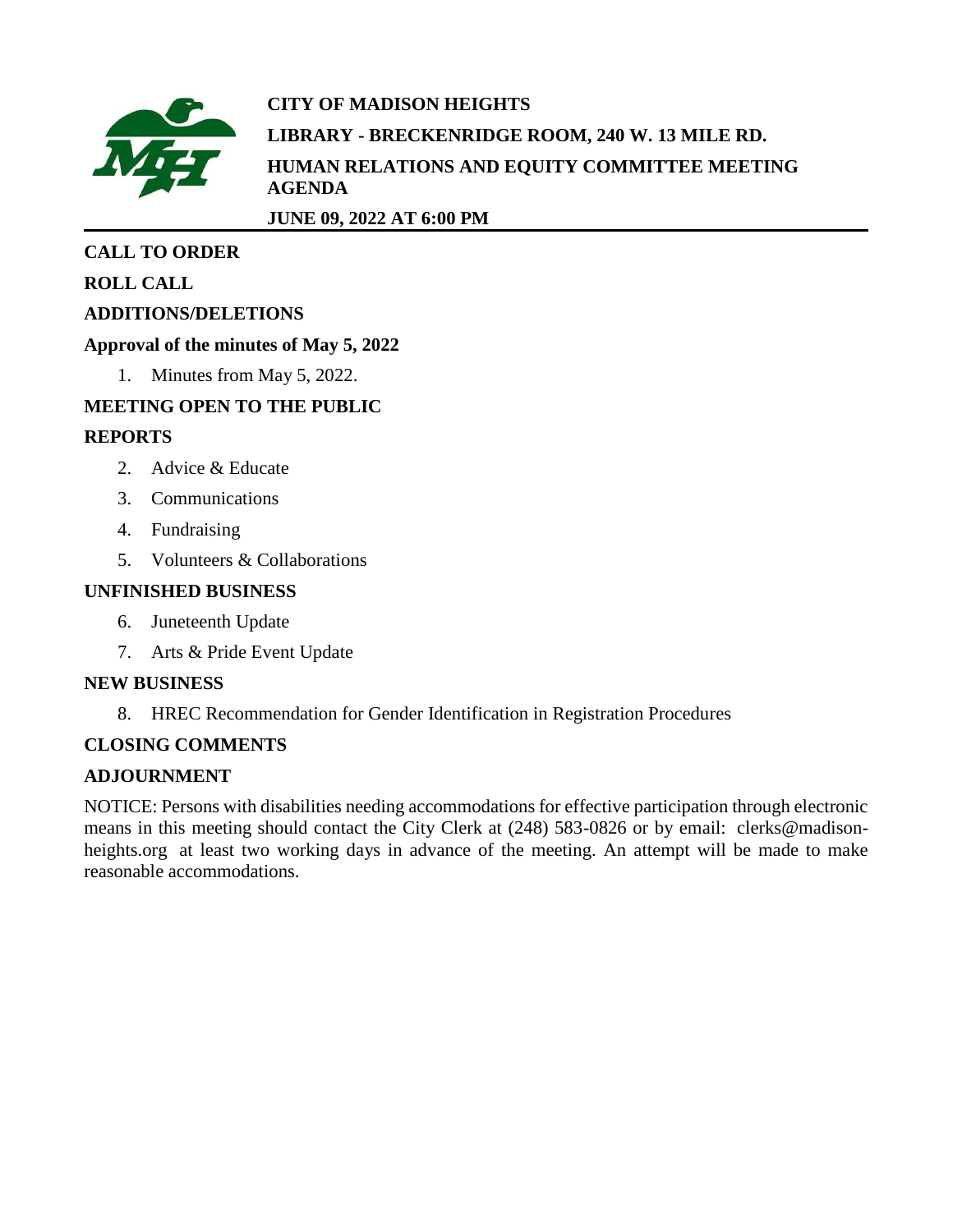

# **CITY OF MADISON HEIGHTS**

**CITY HALL - MADISON ROOM - 300 W. 13 MILE RD, MADISON HEIGHTS, MI 48071 HUMAN RELATIONS AND EQUITY COMMITTEE MEETING MINUTES**

**MAY 05, 2022 AT 6:00 PM**

# **CALL TO ORDER**

by Szymanski at 6:03 p.m.

# **ROLL CALL**

PRESENT Nickole Fox Council Alternate Quinn Wright (Non-Voting) Vice-Chair Paige Szymanski Alternate Sandra Quackenbush Alternate Kevin Wright Council Representative Emily Rohrbach

# ALSO PRESENT:

Vanessa Verdun-Morris, Staff Liaison

ABSENT Chair Cemone Moy Rebecca Chambliss Amy Guzynski Jessica Tutt

#### **ADDITIONS/DELETIONS**

#### **Add Closing Remarks before Adjournment, and add Arts & Pride Picnic and Flag Raising Recommendation under New Business.**

Motion made by Council Representative Rohrbach, Seconded by Alternate Wright. Voting Yea: Fox, Vice-Chair Szmanski, Alternate Quackenbush, Alternate Wright, Council Representative Rohrbach

#### **MEETING OPEN TO THE PUBLIC**

Jennifer Nagle from the Arts Board introduced herself as the presenter for the Arts & Pride Picnic partnership proposal.

#### **APPROVAL OF MINUTES**

1. **Approval of Minutes of April 7, 2022**

Motion made by Council Representative Rohrbach, Seconded by Vice-Chair Szymanski. Voting Yea: Fox, Vice-Chair Szymanski, Alternate Quackenbush, Alternate Wright, Council Representative Rohrbach

#### **REPORTS**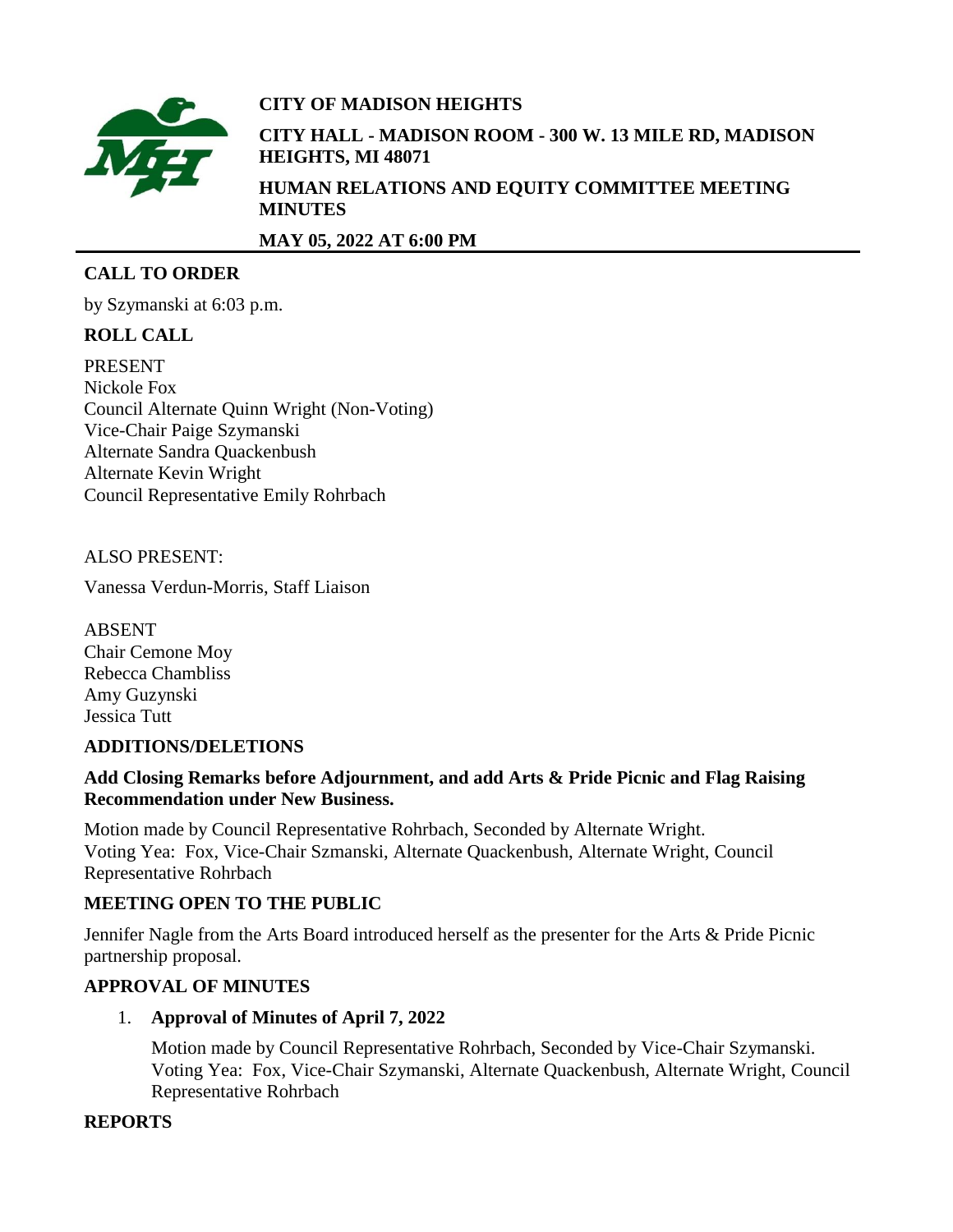#### 2. Advise & Educate

Fox reported that four pieces of social media content were created for Mental Health Awareness Month in May. safeTALK (suicide alertness for everyone: tell, ask, listen, keep safe) training is tentatively scheduled for September at Fire Station 1 with host Madison Heights Community Coalition. Local school leadership is focusing on suicide awareness.

3. Communications

Vice-Chair Szymanski reported that social media posts are ongoing and the Social Hour will be held on May 18 at 7 p.m. at Augie's Bar & Grill.

4. Fundraising

Council Representative Rohrbach reported that the native plant and book sale partnership with the Friends of the Library is will occur in the summer at time that does not compete with the ECC plant sales. A list of possible dates has been compiled, but the final date not yet selected. Volunteers for the day of the sale will be needed.

5. Volunteers & Collaborations

Council Alternate Wright reported that the book discussion is being finalized by the subcommittee. The Arts & Pride partnership will be discussed at this meeting. Drag queen storytime may be an upcoming event.

6. Volunteers & Collaboration - Book Discussion

Council Alternate Wright reported Library Coordinator Hames recommendation for the June book discussion not #1 Book Choice listed in packet. Instead, she recommends #2 Book Choice: *Detransition Baby* by Torrey Peters.

# **UNFINISHED BUSINESS**

7. Juneteenth Event Update

Alternate Wright reported that money allocated for last year will fund "Let's Hear it Again... With Gwen" for \$350, and X. Alexander Durden will recite Martin Luther King Jr.'s "I have a dream" speech as part of his performance for \$500. The subcommittee is also contacting Royalty Dance Studio about a performance, but there is no update on whether they will perform.

#### **NEW BUSINESS**

8. Board Roles

Discussion on Board Roles occurred, but no motions were made. Tabled until next meeting by Vice-Chair Szymanski.

9. Arts & Pride Picnic.

Presentation by Jennifer Nagle, Arts Board.

#### **Partner with Arts Board to co-host Arts & Pride Picnic on June 11 at 4 p.m.**

Motion made by Fox, Seconded by Council Representative Rohrbach. Voting Yea: Fox, Vice-Chair Szymanski, Alternate Quackenbush, Alternate Wright, Council Representative Rohrbach

10. Flag Raising Recommendation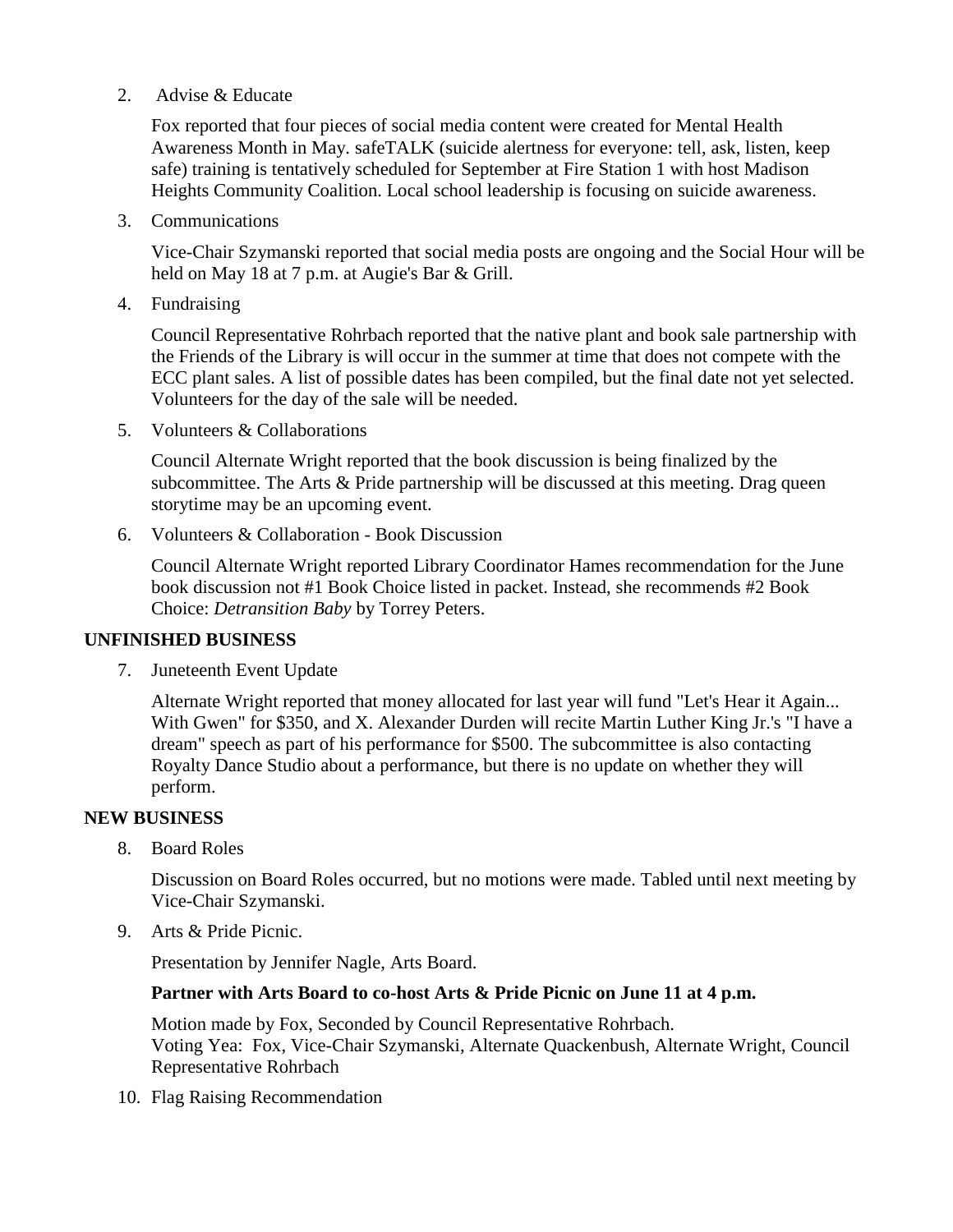#### **HREC recommends to City Council to raise the Progress Pride Flag during the month of June and the Juneteenth Flag for the weekend of Juneteenth.**

Motion made by Council Representative Rohrbach, Seconded by Alternate Quackenbush. Voting Yea: Fox, Vice-Chair Szymanski, Alternate Quackenbush, Alternate Wright, Council Representative Rohrbach

#### **CLOSING REMARKS**

Alternate Quackenbush reported that the parks board is promoting Treads on Tuesdays walking club for Mental Health Month in May, and asks that HREC Committee members also promote via their social networks. Physical activities like walking are one way to improve mental health.

# **ADJOURNMENT**

By Vice-Chair Szymanski at 7:08 p.m.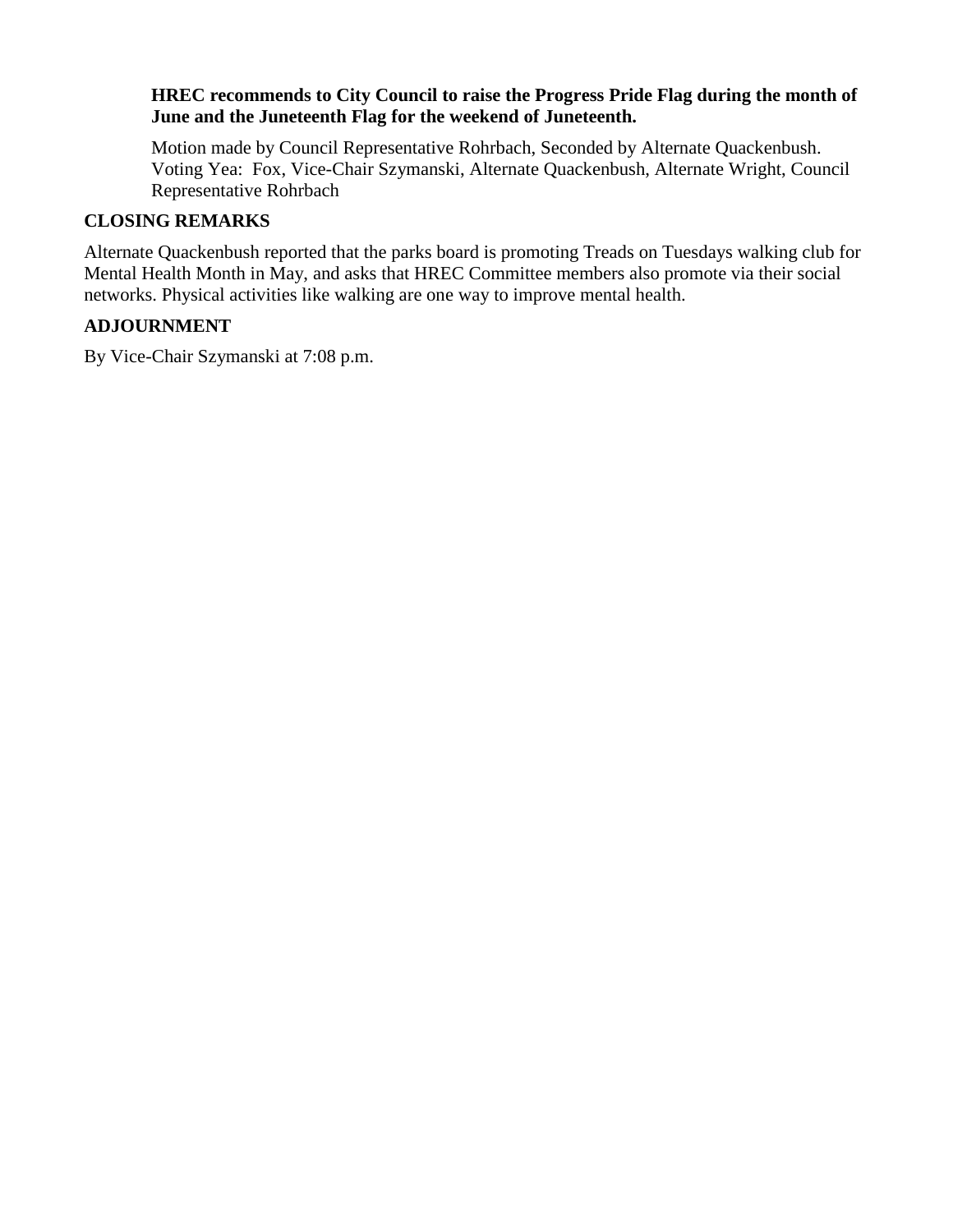#### **Volunteers & Collaborations**

Diverse Voices Book Club June 30, 2022



# **BRECKENRIDGE ROOM**

Print & Digital copies are available! Sponsored by the Library and the Human Relations & Equity Commission.



dison

<sup>i</sup>c Lib

10 print copies ordered and available at the Library

Audiobook and ebook available on-demand on Libby o[r www.tln.overdrive.com](http://www.tln.overdrive.com/)